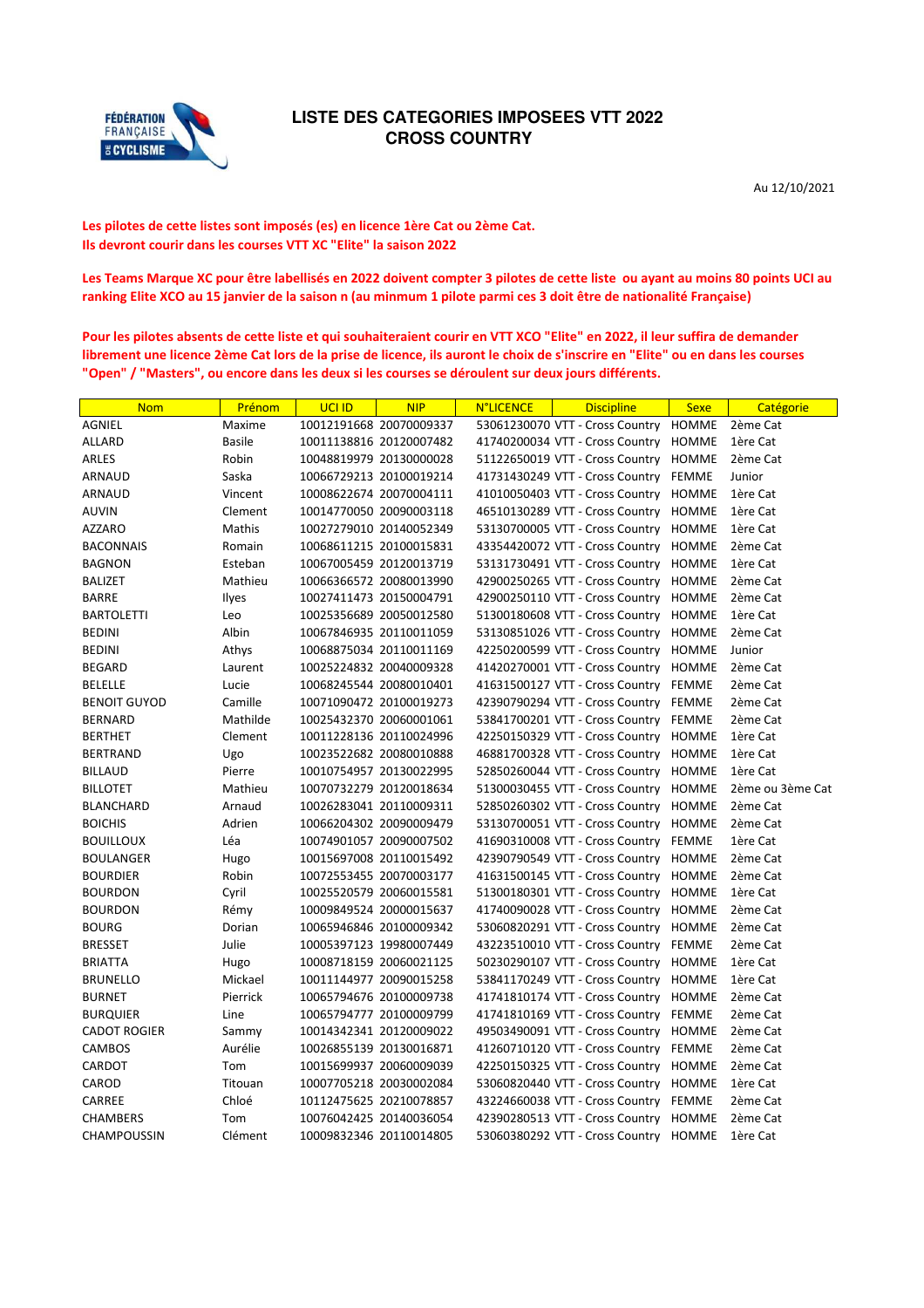| <b>Nom</b>            | <b>Prénom</b>  | <b>UCI ID</b>                         | <b>NIP</b>              | <b>N°LICENCE</b> | <b>Discipline</b>                     | <b>Sexe</b> | Catégorie        |
|-----------------------|----------------|---------------------------------------|-------------------------|------------------|---------------------------------------|-------------|------------------|
| CHAPTAL               | Yann           |                                       | 10066072037 20140044617 |                  | 51481010059 VTT - Cross Country       | HOMME       | 2ème Cat         |
| <b>CHARMES</b>        | Quentin        |                                       | 10014977588 20100024810 |                  | 53830800301 VTT - Cross Country       | HOMME       | 2ème Cat         |
| CHAZALY               | Louis          |                                       | 10068081654 20110016605 |                  | 42390790495 VTT - Cross Country HOMME |             | 2ème Cat         |
| CHEDALEUX             | Mateo          |                                       | 10075452038 20110021572 |                  | 53060170493 VTT - Cross Country       | HOMME       | 2ème Cat         |
| <b>CLAUZEL</b>        | Helene         |                                       | 10009876806 20070013395 |                  | 46682210111 VTT - Cross Country FEMME |             | 1ère Cat         |
| <b>COLIN</b>          | Maxime         |                                       | 10010942388 20030023425 |                  | 41011000015 VTT - Cross Country       | HOMME       | 2ème Cat         |
| <b>CORMIER</b>        | Jules          |                                       | 10066205312 20140043022 |                  | 53130700055 VTT - Cross Country       | HOMME       | Junior           |
| <b>CORNILLON</b>      | Nathan         |                                       | 10067324145 20140039372 |                  | 50230310171 VTT - Cross Country       | HOMME       | Junior           |
| <b>CORRET</b>         | Severine       |                                       | 10014096003 20130016712 |                  | 53041040348 VTT - Cross Country       | FEMME       | 2ème Cat         |
| COUSIN                | Clement        |                                       | 10070389244 20080024293 |                  | 49503490361 VTT - Cross Country HOMME |             | 2ème Cat         |
| <b>COUSIN</b>         | Julien         |                                       | 10014829967 20060022865 |                  | 49503490238 VTT - Cross Country       | HOMME       | 2ème Cat         |
| <b>COUVEINHES</b>     | Axel           |                                       | 10027788258 20160001624 |                  | 42390790589 VTT - Cross Country       | HOMME       | 2ème Cat         |
| DANIEL                | Thibault       |                                       | 10009545386 20090011664 |                  | 53060380275 VTT - Cross Country       | HOMME       | 1ère Cat         |
| <b>DARNAT</b>         | Amelie         |                                       | 10014769949 20120012363 |                  | 42210850859 VTT - Cross Country       | FEMME       | 2ème Cat         |
| <b>DAUMAS</b>         | Romain         |                                       | 10066205615 20140055226 |                  | 53130700007 VTT - Cross Country       | HOMME       | 2ème Cat         |
| <b>DEFAUT</b>         | Louis          |                                       | 10048656190 20080021239 |                  | 47599320177 VTT - Cross Country HOMME |             | 2ème Cat         |
| DELANOE               | Léane          |                                       | 10069573838 20110017898 |                  | 43220300971 VTT - Cross Country FEMME |             | Junior           |
| <b>DELOISON</b>       | Lucas          |                                       | 10013673647 20120011612 |                  | 46100070332 VTT - Cross Country       | HOMME       | 2ème Cat         |
| <b>DELPECH</b>        | Ludovic        |                                       | 10014593026 20060008874 |                  | 53841170168 VTT - Cross Country       | HOMME       | 1ère Cat         |
| <b>DELPECH</b>        | Paul           |                                       | 10015697614 20060009150 |                  | 41010090468 VTT - Cross Country       | HOMME       | 2ème Cat         |
| <b>DELPECH</b>        | Clement        |                                       | 10025643447 20070010940 |                  | 53841170363 VTT - Cross Country       | HOMME       | 2ème Cat         |
| DEMANGEON             | Killian        |                                       | 10015647595 20040016245 |                  | 53841080001 VTT - Cross Country       | HOMME       | 1ère Cat         |
| DERRIEU               | Theo           |                                       | 10068874832 20090011728 |                  | 53131730488 VTT - Cross Country       | HOMME       | 2ème Cat         |
| <b>DESBIENS</b>       | Killian        |                                       | 10077709411 20120017789 |                  | 53131150014 VTT - Cross Country HOMME |             | 1ère Cat         |
| <b>DESMIER</b>        |                | Louis Vincent 10015693772 20110016938 |                         |                  | 41073340026 VTT - Cross Country       | HOMME       | 2ème Cat         |
| <b>DIMEY</b>          | <b>Nicolas</b> |                                       | 10071646305 20180011058 |                  | 48913330053 VTT - Cross Country       | HOMME       | 2ème Cat         |
| <b>DONNEGER</b>       | Clara          |                                       | 10009728979 20050014418 |                  | 50330910280 VTT - Cross Country       | FEMME       | 2ème Cat         |
| <b>DOUYERE</b>        | Nathan         |                                       | 10056684760 20090017562 |                  | 49760670112 VTT - Cross Country       | HOMME       | 2ème ou 3ème Cat |
| DRECHOU               | Hugo           |                                       | 10006803724 20080002486 |                  | 51300180026 VTT - Cross Country       | HOMME       | 1ère Cat         |
| <b>DUBAU</b>          | Joshua         |                                       | 10008749582 20060008342 |                  | 48771150164 VTT - Cross Country       | HOMME       | 1ère Cat         |
| <b>DUBAU</b>          | Lucas          |                                       | 10008815563 20060008341 |                  | 48771150165 VTT - Cross Country HOMME |             | 1ère Cat         |
| <b>DUFOSSE</b>        | Marie          |                                       | 10026222013 20100027375 |                  | 49760610082 VTT - Cross Country       | FEMME       | 2ème Cat         |
| <b>DUGUA</b>          | Nathan         |                                       | 10027476242 20150011218 |                  | 41260900327 VTT - Cross Country       | HOMME       | 2ème Cat         |
| <b>DUQUESNE</b>       | Remy           |                                       | 10011145583 20060003389 |                  | 41010090065 VTT - Cross Country       | HOMME       | 1ère Cat         |
| <b>DURAFFOURG</b>     | Lauriane       |                                       | 10066750027 20100023318 |                  | 42250150330 VTT - Cross Country       | FEMME       | 2ème Cat         |
| <b>DURANDO</b>        | Gregory        |                                       | 10027557377 20150016167 |                  | 53840370209 VTT - Cross Country       | HOMME       | 2ème Cat         |
| <b>DUVEAUX</b>        | Lucas          |                                       | 10025888068 20090005593 |                  | 42250150317 VTT - Cross Country HOMME |             | 2ème Cat         |
| <b>ENAUX</b>          | Sabrina        |                                       | 10003108731 19970063926 |                  | 46881090042 VTT - Cross Country FEMME |             | 2ème Cat         |
| <b>FABREGUE</b>       | Lilou          |                                       | 10077859961 20110026394 |                  | 50230290707 VTT - Cross Country FEMME |             | Junior           |
| FASCIANELLA           | Maxime         |                                       | 10067323236 20110002198 |                  | 41631500245 VTT - Cross Country       | HOMME       | 2ème Cat         |
| <b>FAURE</b>          | Xavier         |                                       | 10067106806 20120002023 |                  | 41630760062 VTT - Cross Country       | HOMME       | 2ème Cat         |
| <b>FERNANDES</b>      | Jules          |                                       | 10069949916 20100007129 |                  | 48750240006 VTT - Cross Country HOMME |             | 2ème Cat         |
| <b>FERON</b>          | Rudy           |                                       | 10013630201 20110014776 |                  | 47020970584 VTT - Cross Country HOMME |             | 2ème Cat         |
| <b>FERRAND PREVOT</b> | Pauline        |                                       | 10006629831 19980008801 |                  | 46880390149 VTT - Cross Country       | FEMME       | 1ère Cat         |
| FILLIAT               | Brice          |                                       | 10069769555 20100019602 |                  | 41630270219 VTT - Cross Country HOMME |             | 2ème Cat         |
| <b>FLANDRE</b>        | Harold         |                                       | 10007561637 20050017215 |                  | 46680950024 VTT - Cross Country HOMME |             | 2ème Cat         |
| <b>FOLCO</b>          | Maxime         |                                       | 10006966503 20020009862 |                  | 53060820222 VTT - Cross Country HOMME |             | 2ème Cat         |
| <b>FOUCHARD</b>       | Ema            |                                       | 10056713658 20100008873 |                  | 41630760127 VTT - Cross Country FEMME |             | 2ème Cat         |
| GALLEZOT              | Electa         |                                       | 10066799436 20130010099 |                  | 42250150342 VTT - Cross Country FEMME |             | Junior           |
| GARNIER               | Noémie         |                                       | 10068916561 20100019299 |                  | 52721500247 VTT - Cross Country FEMME |             | 1ère Cat         |
| <b>GERAULT</b>        | Lena           |                                       | 10008055529 20040021387 |                  | 41010090510 VTT - Cross Country FEMME |             | 1ère Cat         |
| <b>GILLET</b>         | Arnaud         |                                       | 10068076301 20150027298 |                  | 46080010085 VTT - Cross Country HOMME |             | 2ème Cat         |
| <b>GIRARDIN</b>       | Camille        |                                       | 10010887626 20150018936 |                  | 46680290329 VTT - Cross Country FEMME |             | 2ème Cat         |
| GLEGG                 | Harley         |                                       | 10026036602 20100000899 |                  | 53830800028 VTT - Cross Country HOMME |             | 2ème Cat         |
| <b>GRIECO</b>         | Lucas          |                                       | 10065826911 20090018399 |                  | 53841440443 VTT - Cross Country HOMME |             | 2ème Cat         |
| <b>GRIOT</b>          | Thomas         |                                       | 10008081801 20060025218 |                  | 41740500338 VTT - Cross Country       | HOMME       | 1ère Cat         |
| <b>GROS</b>           | Marius         |                                       | 10069577575 20170020221 |                  | 42390280544 VTT - Cross Country HOMME |             | 2ème Cat         |
| GROSLAMBERT           | Martin         |                                       | 10070472706 20130015799 |                  | 42250150048 VTT - Cross Country       | HOMME       | 1ère Cat         |
| GROSLAMBERT           | Remi           |                                       | 10010593087 20110022854 |                  | 42250150051 VTT - Cross Country HOMME |             | 1ère Cat         |
| <b>GUAY</b>           | Mathis         |                                       | 10066806308 20090009709 |                  | 53131730396 VTT - Cross Country HOMME |             | 1ère Cat         |
| <b>GUERIN</b>         | Marius         |                                       | 10065832163 20160014942 |                  | 53060380321 VTT - Cross Country       | HOMME       | 2ème Cat         |
| <b>GUILLEMET</b>      | Damien         |                                       | 10006609320 19990023184 |                  | 49760610121 VTT - Cross Country HOMME |             | 2ème Cat         |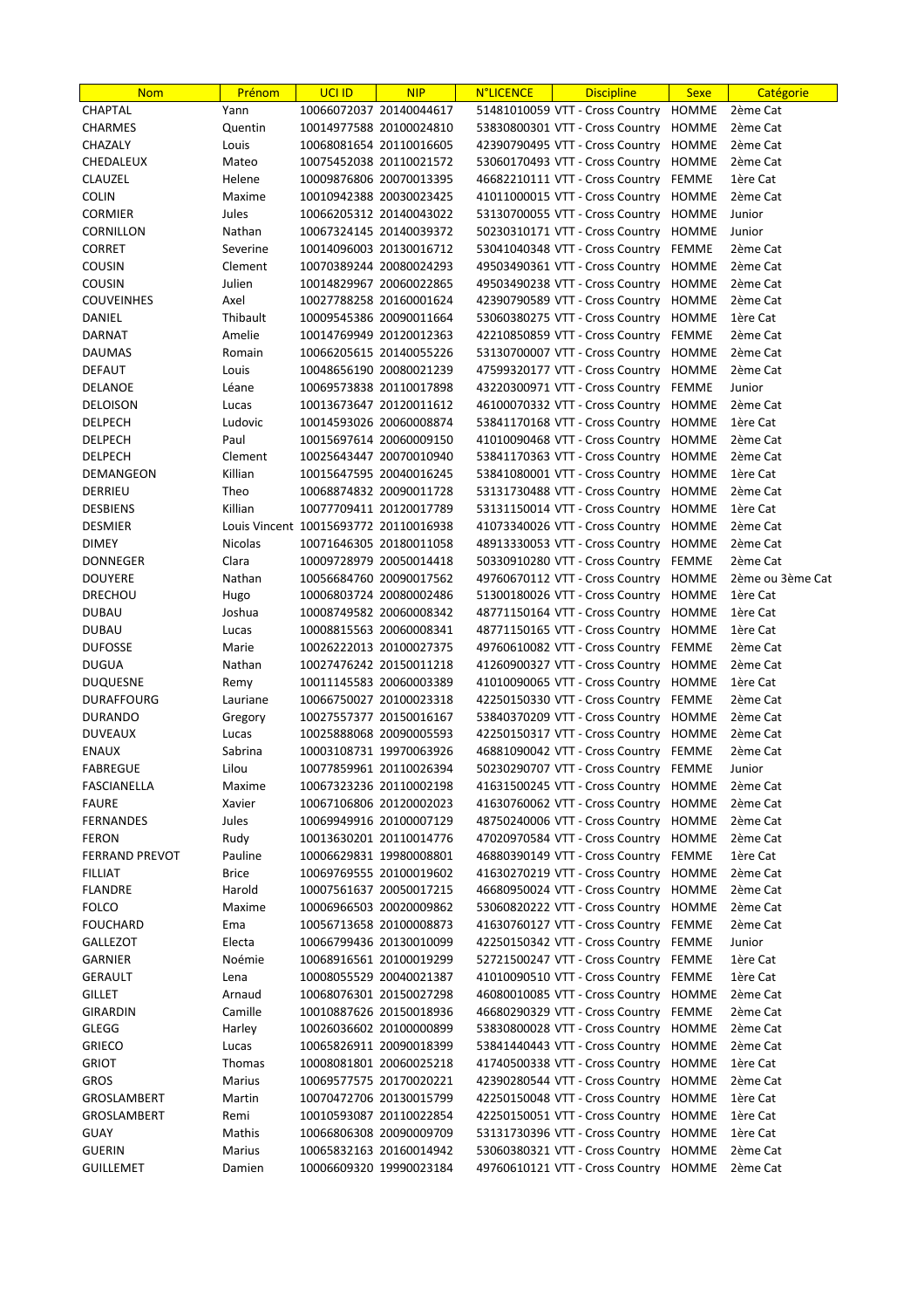| <b>Nom</b>       | Prénom    | <b>UCI ID</b> | <b>NIP</b>              | <b>N°LICENCE</b> | <b>Discipline</b>                     | <b>Sexe</b> | Catégorie |
|------------------|-----------|---------------|-------------------------|------------------|---------------------------------------|-------------|-----------|
| <b>HAUTREUX</b>  | Louise    |               | 10085991591 20190009295 |                  | 48957280036 VTT - Cross Country FEMME |             | Junior    |
| <b>HENRY</b>     | Anaelle   |               | 10025881503 20090004399 |                  | 46510130158 VTT - Cross Country FEMME |             | 2ème Cat  |
| <b>IGOULEN</b>   | Benoit    |               | 10004685787 19970090508 |                  | 53841440004 VTT - Cross Country HOMME |             | 1ère Cat  |
| <b>JOLY</b>      | Romain    |               | 10024786817 19990018744 |                  | 44450660514 VTT - Cross Country HOMME |             | 2ème Cat  |
| JULIEN           | David     |               | 10049114114 20030023011 |                  | 51481010043 VTT - Cross Country HOMME |             | 2ème Cat  |
| KAHLOVEN         | Thibaut   |               | 10077097604 20120014687 |                  | 50230310172 VTT - Cross Country HOMME |             | 1ère Cat  |
| <b>KORETZKY</b>  | Victor    |               | 10007624382 20010012347 |                  | 51110090038 VTT - Cross Country HOMME |             | 1ère Cat  |
| LAB              | Victor    |               | 10011184989 20100016364 |                  | 42900470050 VTT - Cross Country HOMME |             | 2ème Cat  |
| LACROIX          | Lilou     |               | 10069575555 20140059255 |                  | 42390280545 VTT - Cross Country FEMME |             | Junior    |
| LANGLAIS         | Alexandre |               | 10015694479 20110015620 |                  | 42710890349 VTT - Cross Country HOMME |             | 2ème Cat  |
| LAQUEBE          | Amelie    |               | 10072050166 20180015269 |                  | 50330180018 VTT - Cross Country FEMME |             | 2ème Cat  |
| LAVRY            | Laura     |               | 10068087314 20100006421 |                  | 42390280372 VTT - Cross Country FEMME |             | 2ème Cat  |
| LE NY            | Benjamin  |               | 10011010389 20120029660 |                  | 50230310115 VTT - Cross Country HOMME |             | 1ère Cat  |
| LEBLANC          | Romain    |               | 10014423981 20060008231 |                  | 42900250307 VTT - Cross Country HOMME |             | 1ère Cat  |
| <b>LECOMTE</b>   | Loana     |               | 10011191457 20080010925 |                  | 41740090092 VTT - Cross Country FEMME |             | 1ère Cat  |
| LEMARDELE        | Maxence   |               | 10070390456 20110007558 |                  | 49503490315 VTT - Cross Country HOMME |             | 1ère Cat  |
| <b>LETURCQ</b>   | Geoffrey  |               | 10048715707 20110021630 |                  | 47020970537 VTT - Cross Country HOMME |             | 2ème Cat  |
| LIARDET          | Arthur    |               | 10026000428 20090020324 |                  | 46881700388 VTT - Cross Country HOMME |             | 1ère Cat  |
| LOPEZ            | Florian   |               | 10027445930 20150008345 |                  | 53060840126 VTT - Cross Country HOMME |             | 2ème Cat  |
| LORET            | Maxime    |               | 10008815462 20060001394 |                  | 50230290344 VTT - Cross Country HOMME |             | 1ère Cat  |
| MAGNIER          | Paul      |               | 10068571102 20140050105 |                  | 41380220450 VTT - Cross Country HOMME |             | Junior    |
| <b>MANTEI</b>    | Manon     |               | 10011147506 20050009258 |                  | 53130390251 VTT - Cross Country FEMME |             | 2ème Cat  |
| MARCHANDISE      | Charles   |               | 10065795484 20120003184 |                  | 41010090507 VTT - Cross Country HOMME |             | 2ème Cat  |
| <b>MAROTTE</b>   | Maxime    |               | 10003393566 19970001877 |                  | 46680860105 VTT - Cross Country HOMME |             | 1ère Cat  |
| <b>MARTIN</b>    | Luca      |               | 10075452038 20110021572 |                  | 53060170493 VTT - Cross Country HOMME |             | 1ère Cat  |
| <b>MARTINS</b>   | Alexandre |               | 10068287475 20160010825 |                  | 50230290698 VTT - Cross Country HOMME |             | Junior    |
| MEDDE            | Isaure    |               | 10025687196 20070017342 |                  | 50230290629 VTT - Cross Country FEMME |             | 1ère Cat  |
| MEYNIEL          | Theo      |               | 10068269590 20160003949 |                  | 41631500102 VTT - Cross Country HOMME |             | 2ème Cat  |
| MEYNIEL          | Mathis    |               | 10068272826 20150003712 |                  | 41631500069 VTT - Cross Country HOMME |             | 2ème Cat  |
| <b>MICOL</b>     | Agathe    |               | 10015694176 20100009868 |                  | 46550550024 VTT - Cross Country FEMME |             | 2ème Cat  |
| <b>MONTEIL</b>   | Lubin     |               | 10068261914 20110018192 |                  | 51480980148 VTT - Cross Country HOMME |             | 1ère Cat  |
| MONTEIL          | Gauthier  |               | 10014801473 20100020658 |                  | 51480980135 VTT - Cross Country HOMME |             | 2ème Cat  |
| MONTERRAT        | Adrien    |               | 10023462260 20100003288 |                  | 41010090215 VTT - Cross Country HOMME |             | 2ème Cat  |
| MOREL            | Estelle   |               | 10107330985 20070009864 |                  | 42250150339 VTT - Cross Country FEMME |             | 1ère Cat  |
| <b>MOSCHETTI</b> | Margot    |               | 10007703093 20070001705 |                  | 53060020022 VTT - Cross Country FEMME |             | 1ère Cat  |
| MOUGEL           | Robin     |               | 10068084381 20110004140 |                  | 46541290856 VTT - Cross Country HOMME |             | 1ère Cat  |
| <b>MOULIN</b>    | Ilona     |               | 10068824009 20120012550 |                  | 41631500287 VTT - Cross Country FEMME |             | Junior    |
| <b>MOUNIER</b>   | Jérémy    |               | 10004450866 19970015982 |                  | 50230310154 VTT - Cross Country HOMME |             | 2ème Cat  |
| <b>MOURIER</b>   | Emilien   |               | 10003975263 20020018607 |                  | 50230290348 VTT - Cross Country HOMME |             | 1ère Cat  |
| <b>MUSY</b>      | Yannis    |               | 10069574444 20090025257 |                  | 42390280503 VTT - Cross Country HOMME |             | 1ère Cat  |
| <b>NIBBIO</b>    | Antoine   |               | 10075453452 20160014951 |                  | 53841170188 VTT - Cross Country HOMME |             | 2ème Cat  |
| ONESTI           | Olivia    |               | 10070878284 20140047488 |                  | 50230290695 VTT - Cross Country FEMME |             | 2ème Cat  |
| ORCHAMPT         | Antoine   |               | 10014342038 20130012604 |                  | 48957020039 VTT - Cross Country HOMME |             | 2ème Cat  |
| PARIS            | Alexis    |               | 10012190456 20000001954 |                  | 41380720118 VTT - Cross Country HOMME |             | 1ère Cat  |
| PATEAU           | Mattis    |               | 10066656057 20160021927 |                  | 50230310118 VTT - Cross Country HOMME |             | 1ère Cat  |
| PAYAN            | Romain    |               | 10068661836 20100020556 |                  | 53830800308 VTT - Cross Country HOMME |             | 2ème Cat  |
| PERCHAT          | Julien    |               | 10071528790 20100006578 |                  | 42390280377 VTT - Cross Country HOMME |             | 2ème Cat  |
| PERRIN GANIER    | Titouan   |               | 10006803825 20000013853 |                  | 46881010273 VTT - Cross Country HOMME |             | 1ère Cat  |
| <b>PHILIPP</b>   | Antoine   |               | 10009545285 20040016297 |                  | 53841170039 VTT - Cross Country HOMME |             | 1ère Cat  |
| PHILIPPE         | Guillaume |               | 10004049227 20000012766 |                  | 41380720230 VTT - Cross Country HOMME |             | 2ème Cat  |
| <b>PIPPIA</b>    | Alycia    |               | 10076819031 20120014815 |                  | 53131730506 VTT - Cross Country FEMME |             | 2ème Cat  |
| PLASSIER         | Quentin   |               | 10069883733 20130007593 |                  | 52532750647 VTT - Cross Country HOMME |             | 2ème Cat  |
| <b>POLETTI</b>   | Lionel    |               | 10108331907 19970038912 |                  | 41740070037 VTT - Cross Country HOMME |             | 2ème Cat  |
| POTTIER          | Raphaël   |               | 10074636026 20110004882 |                  | 53830130023 VTT - Cross Country HOMME |             | 2ème Cat  |
| POURRIERE        | Axel      |               | 10066205009 20130011809 |                  | 53130700045 VTT - Cross Country HOMME |             | 2ème Cat  |
| REMONDET         | Valentin  |               | 10011080818 20080022235 |                  | 42210410087 VTT - Cross Country HOMME |             | 1ère Cat  |
| RENAUDIER        | Steeve    |               | 10010748489 20140048673 |                  | 41732660535 VTT - Cross Country HOMME |             | 2ème Cat  |
| REVAUX           | Valentin  |               | 10009852655 20060011594 |                  | 41010090385 VTT - Cross Country HOMME |             | 2ème Cat  |
| <b>RIBOULET</b>  | Alex      |               | 10071180402 20100002795 |                  | 50230290482 VTT - Cross Country HOMME |             | 2ème Cat  |
| <b>RIHOUEY</b>   | Nicolas   |               | 10026512104 20120010552 |                  | 49760610070 VTT - Cross Country HOMME |             | 2ème Cat  |
| <b>ROBIN</b>     | Simon     |               | 10072208295 20090008248 |                  | 41690310005 VTT - Cross Country HOMME |             | 2ème Cat  |
| ROQUEBRUN        | Adrien    |               | 10025607172 20070005940 |                  | 53051320086 VTT - Cross Country HOMME |             | 2ème Cat  |
| <b>ROSSEL</b>    | Jules     |               | 10070597691 20170010308 |                  | 51300180308 VTT - Cross Country HOMME |             | Junior    |
| ROSTANG          | Antoine   |               | 10068285556 20150011817 |                  | 51300180665 VTT - Cross Country HOMME |             | 2ème Cat  |